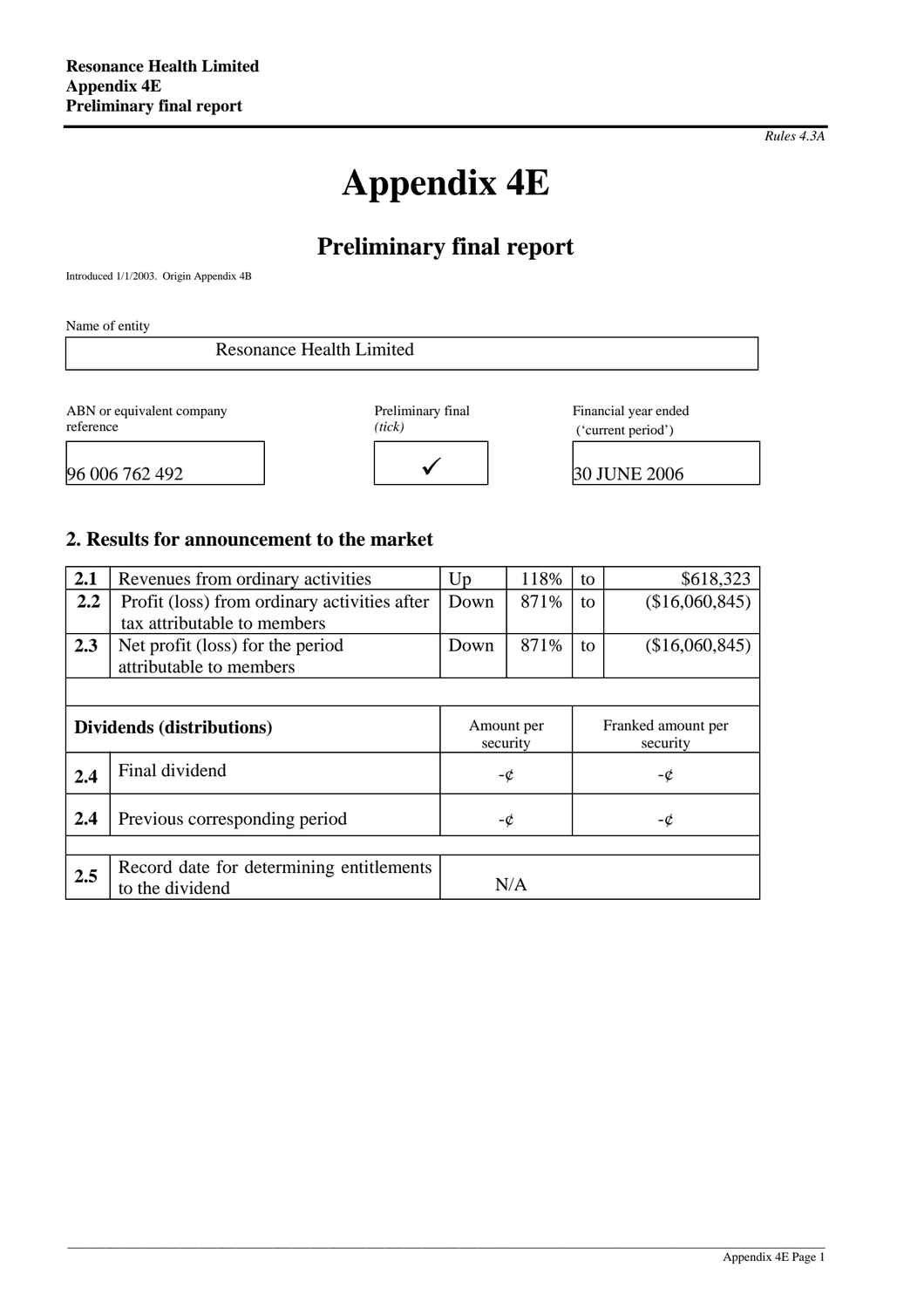#### **2.6 Brief explanation of any of the figures reported above in 2.1 to 2.4 necessary to enable the figures to be understood:**

Resonance Health is an Australian Healthcare company specialising in the development and commercialisation of magnetic resonance imaging (MRI) related technology. The Resonance Health Group includes Resonance Health Limited (RHT) an Australian Stock Exchange (ASX) listed company and its wholly-owned operating subsidiary, Resonance Health Analysis Services Pty Ltd (RHAS).

#### **FibroscreenTM**

The Company is developing a new non-invasive diagnostic test called Fibroscreen<sup>TM</sup> for the progression of liver fibrosis (scarring) based on MRI technology that can be used to replace the need for using liver biopsy to assess fibrosis for most people with liver diseases.

With the World Health Organisation (WHO) estimating more than 170 million people worldwide are affected by Hepatitis C, a major cause of liver fibrosis, there is a massive unmet clinical need for a new non-invasive and accurate test that quantifies fibrosis.

The Company's FibroScreen<sup>TM</sup> project has currently completed "Proof of Concept" stage. Significant technical and clinical hurdles remain before a marketable product can be released. A fibrosis test would utilise and extend the existing technology platform of the Company.

#### **Ferriscan®**

FerriScan, is a world leading non-invasive tool based on Magnetic Resonance Imaging (MRI) for measuring liver iron levels. FerriScan is the first non-invasive test for liver iron concentration to have achieved regulatory clearances in the US, Europe and Australia.

FerriScan® provides a significant improvement over current blood markers and invasive surgical procedures. This improvement leads to increased clinical efficiency and accuracy in diagnosis, in addition to allowing optimisation of treatment programs for iron-related disorders. FerriScan® is now positioned to become a routine part of the clinical diagnosis and management of iron loading disorders as well as playing a major role in the testing and monitoring of drugs used to treat these conditions.

FerriScan<sup>®</sup> is currently available for clinical use throughout the world where regulatory clearance/approvals have been achieved such as Australia, within the European Union and in the United States of America.

#### **Capital Raisings**

In October 2005 Resonance undertook a placement of shares which raised \$1.8 million and received a further \$0.4 million from the exercise of options.

On 7 July 2006 a prospectus was lodged with the Australian Securities and Investments Commission for a nonrenounceable entitlements offer of 3 new shares for every 4 shares held at an application price of two cents per new share to raise up to \$3.06 million.

The net proceeds of the entitlements issue will be used to initiate full development of the Company's liver fibrosis test FibroScreen<sup>TM</sup>, fund marketing and sales plans for FerriScan<sup>®</sup> and cover corporate overheads and provide working capital, including meeting the costs associated with the entitlements issue.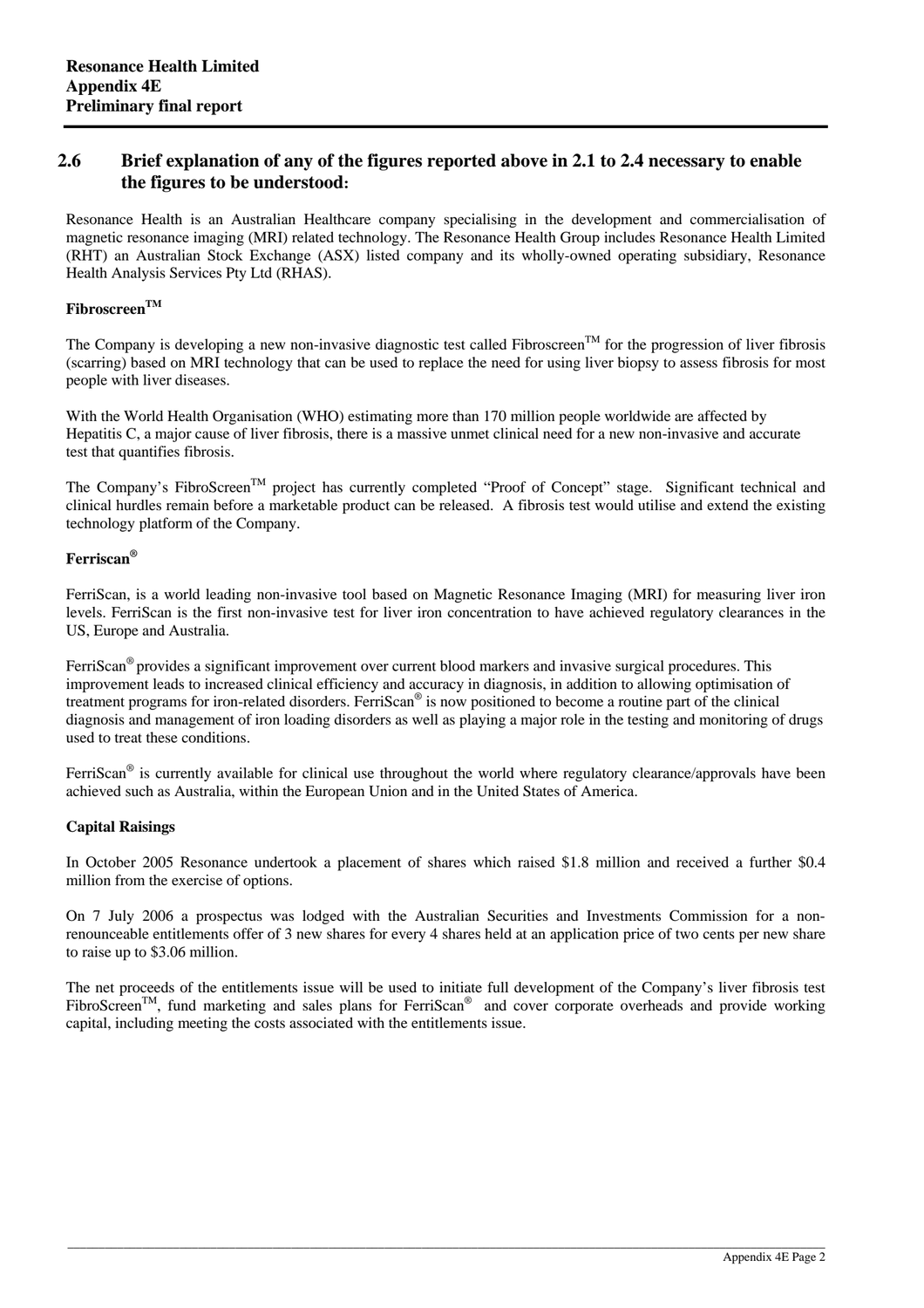#### **Proposed Acquisition Strategy**

Resonance announced to the market on 20 April 2006 that it has signed a non-binding Letter of Intent for the acquisition of a US-based anatomical pathology company business. The proposed acquisition is part of an overall acquisition strategy which is intended to complement the Company's radiology based diagnostic tests, strengthen access to referral channels and provide access to US-based billing and operational infrastructure. The strategy will, if successfully implemented, also provide immediate revenue to the Company and will position it as an integrated diagnostic business.

As previously announced, the non-binding terms of the transaction relating to this business include payments in the form of cash and Resonance shares with a total consideration expected to be US\$9 million over 4 years with 25% payable on closing and a further 15% earn-out payment due in each of the 5 subsequent years. The total consideration payable may increase or decrease subject to the ongoing performance of the Target Company. The minimum total consideration payable, subject to the company maintaining revenues, profitability and association of the principals, will be US\$5.37 million.

#### **Carrying Value of Non-Current Asset**

In its financial report for the period ending 31 December 2005, the Company reported on its balance sheet goodwill on consolidation of \$12,786,888. Noting the uncertainty of future events related to FerriScan® sales and therefore the uncertainty of the recoverability of the carrying value the directors have reduced the carrying value of the goodwill on consolidation to nil.

#### **Extraordinary General Meeting**

On 1 August 2006 the Company received a request to hold a shareholders' meeting to consider resolutions to appoint selected new directors to the company and resolutions to remove a number of directors of the Company. The Extraordinary General Meeting of members will be held on 29 September 2006.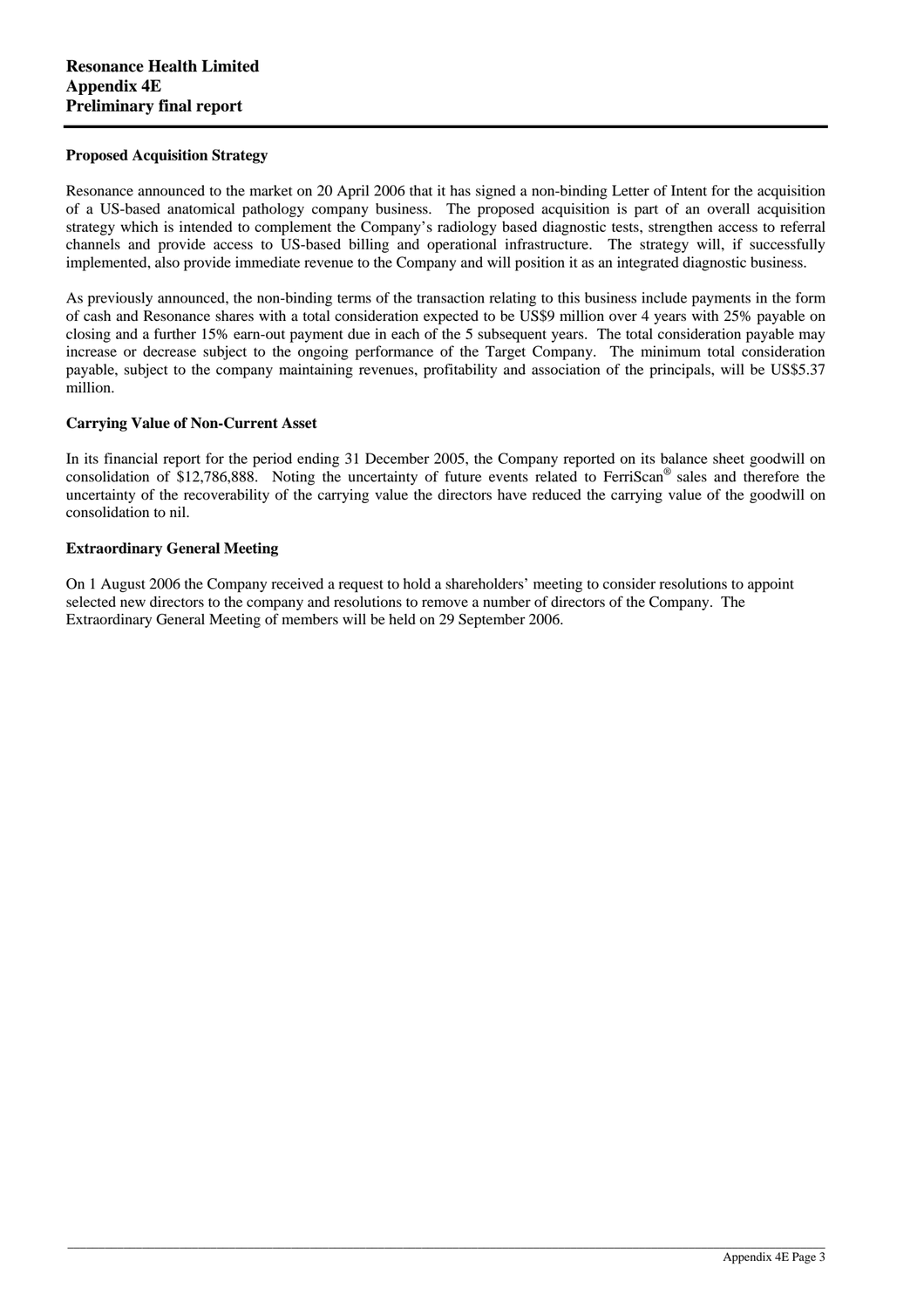# **3. Income Statement for the year ended 30 June 2006**

|                                              |                | <b>Consolidated</b> |             |  |  |
|----------------------------------------------|----------------|---------------------|-------------|--|--|
|                                              | <b>Note</b>    | 2006<br>\$          | 2005<br>\$  |  |  |
| <b>Revenue</b>                               | 1              | 618,323             | 283,179     |  |  |
| <b>Expenses</b><br>Employee benefits expense |                | (1,576,893)         | (1,235,628) |  |  |
| Consulting and professional services         |                | (983, 917)          | (414,095)   |  |  |
| Research and development                     |                | (303, 534)          | (409, 219)  |  |  |
| Depreciation                                 | $\overline{2}$ | (50, 334)           | (56,793)    |  |  |
| Marketing                                    |                | (269, 321)          | (75, 146)   |  |  |
| Statutory and compliance                     |                | (237, 548)          | (334, 688)  |  |  |
| Travel                                       |                | (344, 328)          | (280, 187)  |  |  |
| Impairment of non-current assets             | $\overline{2}$ | (12,786,888)        |             |  |  |
| Other expenses                               |                | (353, 788)          | (241, 856)  |  |  |
| Loss before income tax                       |                | (16, 288, 228)      | (2,764,433) |  |  |
| Income tax                                   | 3              | 227,383             |             |  |  |
| Net loss for the year                        |                | (16,060,845)        | (2,764,433) |  |  |
| Net loss attributable to minority interest   |                |                     | 1,109,615   |  |  |
|                                              |                | (16,060,845)        |             |  |  |

\_\_\_\_\_\_\_\_\_\_\_\_\_\_\_\_\_\_\_\_\_\_\_\_\_\_\_\_\_\_\_\_\_\_\_\_\_\_\_\_\_\_\_\_\_\_\_\_\_\_\_\_\_\_\_\_\_\_\_\_\_\_\_\_\_\_\_\_\_\_\_\_\_\_\_\_\_\_\_\_\_\_\_\_\_\_\_\_\_\_\_\_\_\_\_\_\_\_\_\_\_\_\_\_\_\_\_\_\_\_\_\_\_\_\_\_\_\_\_\_\_\_

Basic (loss) per share (cents per share) (8.1) (1.7)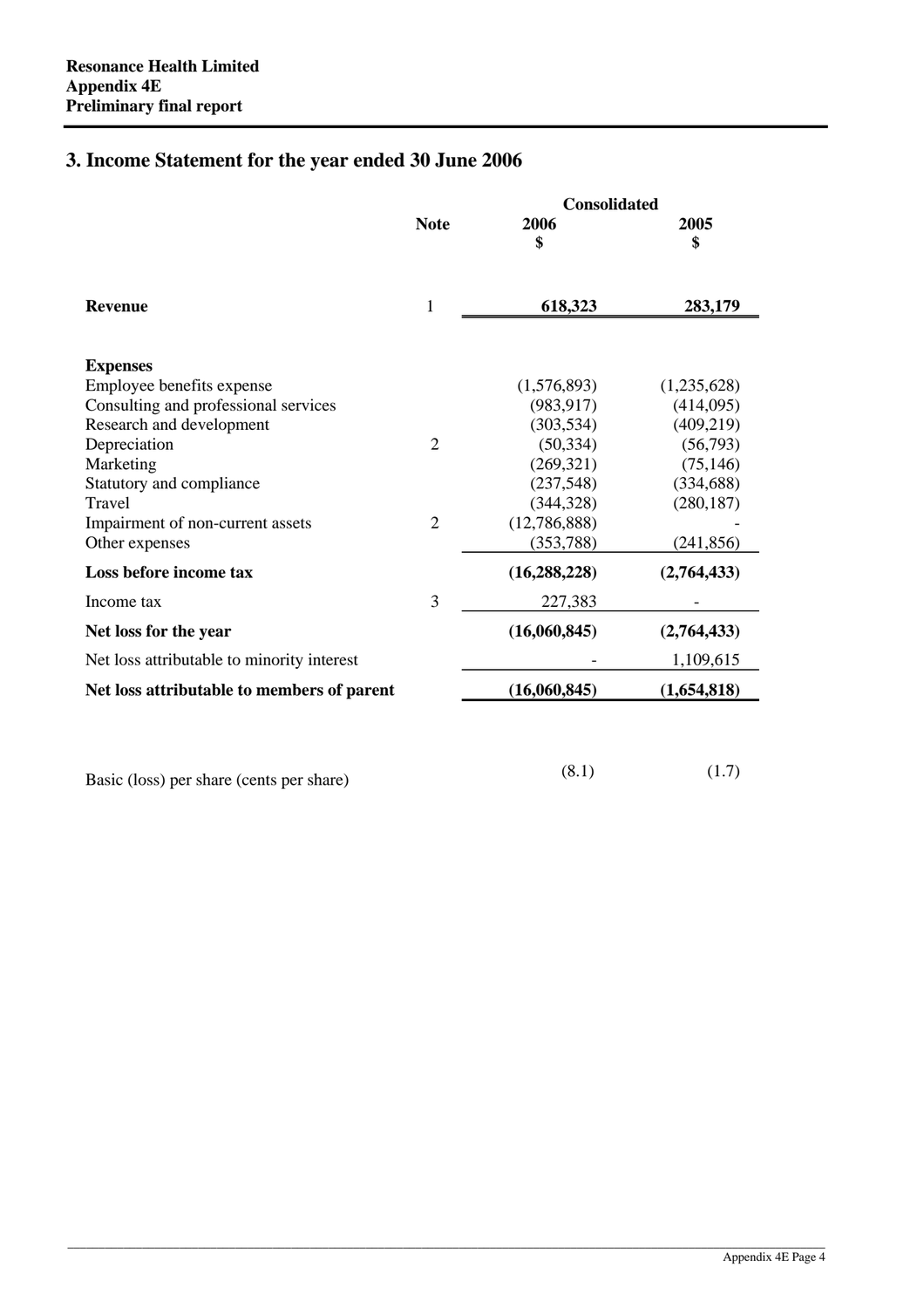# **4. Balance Sheet as at 30 June 2006**

|                                  |                | Consolidated         |                      |  |
|----------------------------------|----------------|----------------------|----------------------|--|
|                                  | <b>Note</b>    | 2006                 | 2005                 |  |
|                                  |                | \$                   | \$                   |  |
| <b>Current Assets</b>            |                |                      |                      |  |
| Cash and cash equivalents        | $\overline{4}$ | 570,951              | 1,509,192            |  |
| Trade and other receivables      | 5              | 134,106              | 227,802              |  |
| Available for sale investments   | 6              | 3,888                | 14,337               |  |
| Other                            | $\overline{7}$ | 110,950              | 84,221               |  |
| <b>Total Current Assets</b>      |                | 819,895              | 1,835,552            |  |
| <b>Non-Current Assets</b>        |                |                      |                      |  |
| Property, plant and equipment    | 8              | 118,608              | 156,780              |  |
| Intangible assets                | 9              |                      | 12,786,888           |  |
| <b>Total Non-Current Assets</b>  |                | 118,608              | 12,943,668           |  |
| <b>Total Assets</b>              |                | 938,503              | 14,779,220           |  |
| <b>Current Liabilities</b>       |                |                      |                      |  |
| Trade and other payables         | 10             | 372,980              | 321,303              |  |
| <b>Borrowings</b>                | 11             | 15,935               |                      |  |
| Provisions                       | 12             | 39,232               | 84,451               |  |
| <b>Total Current Liabilities</b> |                | 428,147              | 405,754              |  |
| <b>Total Liabilities</b>         |                | 428,147              | 405,754              |  |
| <b>Net Assets</b>                |                | 510,356              | 14,373,466           |  |
|                                  |                |                      |                      |  |
| <b>Equity</b>                    |                |                      |                      |  |
| Issued capital<br>Reserves       | 13             | 64,589,600<br>66,284 | 62,391,865<br>66,284 |  |
|                                  |                | (64, 145, 528)       |                      |  |
| <b>Retained Earnings</b>         |                |                      | (48,084,683)         |  |
| <b>Total Equity</b>              |                | 510,356              | 14,373,466           |  |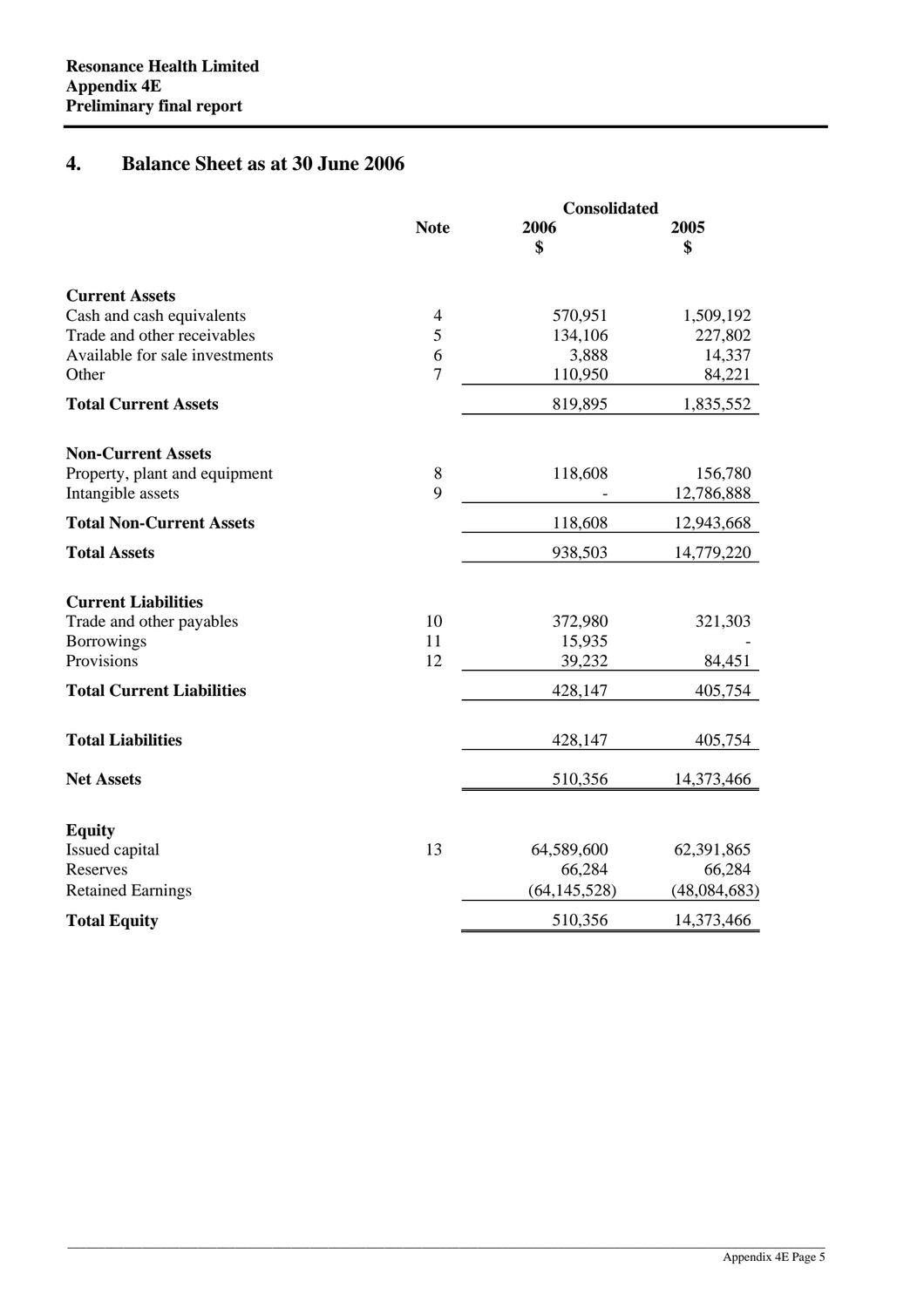### **5. Statement of Changes in Equity for the year ended 30 June 2006**

|                                                                            | <b>Consolidated</b>            |                                          |                          |                    |                                          |                     |
|----------------------------------------------------------------------------|--------------------------------|------------------------------------------|--------------------------|--------------------|------------------------------------------|---------------------|
|                                                                            | <b>Issued</b><br>Capital<br>\$ | <b>Retained</b><br><b>Earnings</b><br>\$ | <b>Reserves</b><br>\$    | <b>Total</b><br>\$ | <b>Minority</b><br><b>Interest</b><br>\$ | <b>Total Equity</b> |
| Balance at 1 July 2004                                                     | 49,447,853                     | (46, 429, 865)                           | 50,622                   | 3,068,610          | (199, 485)                               | 2,869,125           |
| Shares issued during the year                                              | 11,575,619                     |                                          |                          | 11,575,619         |                                          | 11,575,619          |
| Exercise of options                                                        | 1,404,956                      |                                          | 487                      | 1,405,443          |                                          | 1,405,443           |
| Cost of share issues<br>Loss attributable to members                       | (36, 563)                      |                                          |                          | (36, 563)          |                                          | (36, 563)           |
| of the parent entity<br>Loss attributable to minority                      |                                | (1,906,310)                              | $\overline{\phantom{0}}$ | (1,906,310)        |                                          | (1,906,310)         |
| interest<br>Acquisition of minority                                        |                                |                                          |                          |                    | (1,109,615)                              | (1,109,615)         |
| shareholding                                                               |                                |                                          |                          |                    | 1,309,100                                | 1,309,100           |
| <b>Balance at 30 June 2005</b><br>under previous Australian<br><b>GAAP</b> | 62,391,865                     | $(48,336,175)$ 51,109                    |                          | 14,106,799         |                                          | 14,106,799          |
| Writeback of goodwill                                                      |                                |                                          |                          |                    |                                          |                     |
| amortisation <sup>1</sup><br>Share based payment                           |                                | 266,667                                  |                          | 266,667            |                                          | 266,667             |
| expense <sup>2</sup>                                                       |                                | (15, 175)                                | 15,175                   |                    |                                          |                     |
| <b>Balance at 30 June 2005</b><br>under AIFRS                              | 62,391,865                     | (48,084,683)                             | 66,284                   | 14,373,466         |                                          | 14,373,466          |
| Shares issued during the year                                              | 1,873,084                      |                                          |                          | 1,873,084          |                                          | 1,873,084           |
| Exercise of options                                                        | 399,356                        |                                          |                          | 399,356            |                                          | 399,356             |
| Cost of share issues<br>Loss attributable to members                       | (74, 705)                      |                                          |                          | (74, 705)          |                                          | (74, 705)           |
| of the parent entity                                                       |                                | (16,060,845)                             |                          | (16,060,845)       |                                          | (16,060,845)        |
| <b>Balance at 30 June 2006</b>                                             | 64,589,600                     | (64, 145, 528)                           | 66,284                   | 510,356            |                                          | 510,356             |

#### **First Time Adoption of Australian Equivalents to International Financial Reporting Standards ('AIFRS')**

The impact of adopting AIFRS on the total equity as reported under Australian Accounting Standards applicable before 1 January 2005 (previous Australian GAAP) is illustrated above.

<sup>1</sup> Goodwill is not amortised under AASB 3 'Business Combinations' but was amortised under previous Australian GAAP. There is no tax effect in relation to this adjustment.

 $2^2$  Share based payment costs are charged to the income statement under AASB 2 'Share-based Payment'. This is not the case under previous Australian GAAP. There is no tax effect in relation to this adjustment.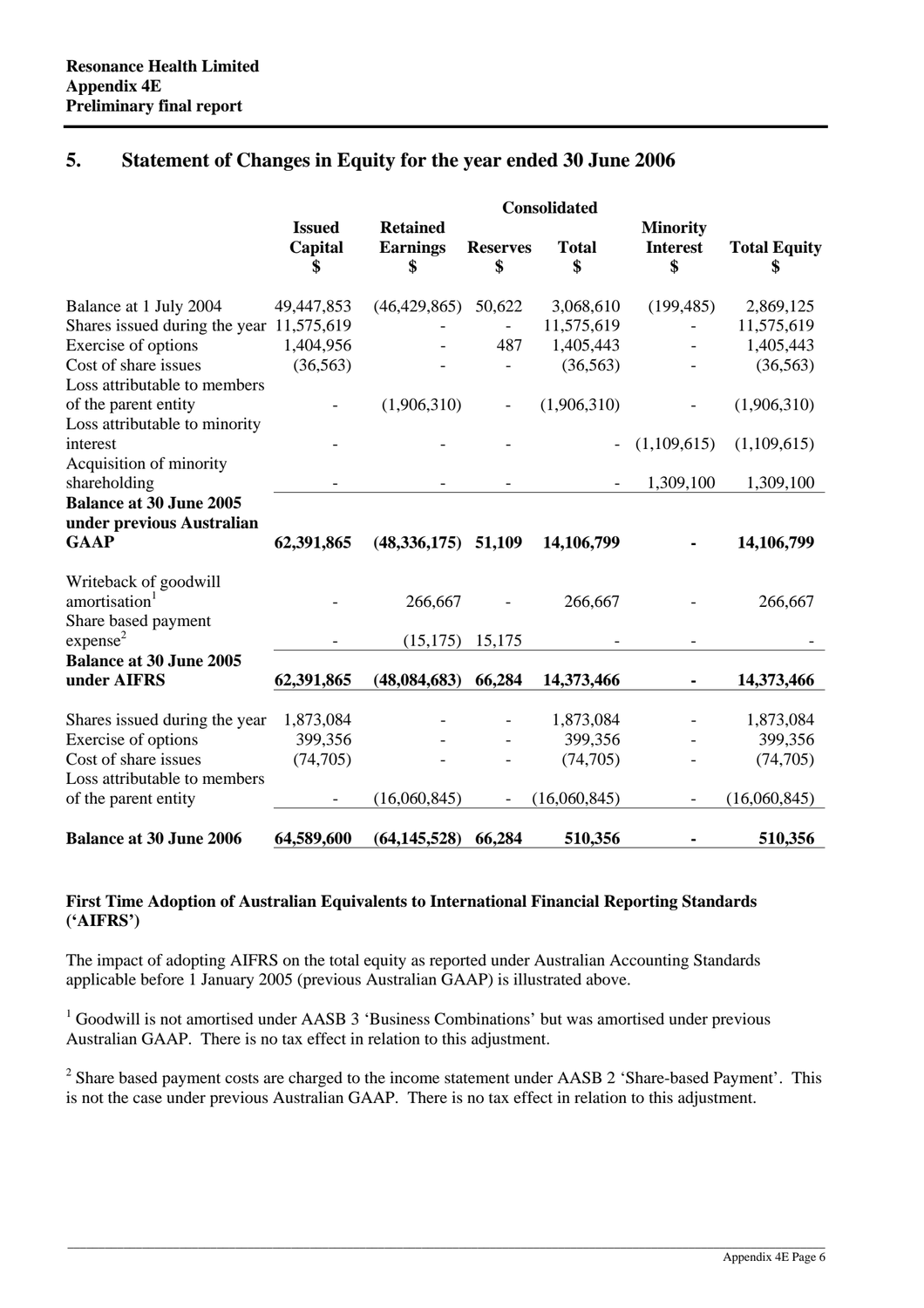# **6. Cash Flow Statement for the year ended 30 June 2006**

|                                              |                | <b>Consolidated</b> |             |  |  |
|----------------------------------------------|----------------|---------------------|-------------|--|--|
|                                              | <b>Note</b>    | 2006                | 2005        |  |  |
|                                              |                | \$                  | \$          |  |  |
|                                              |                | Inflows/(Outflows)  |             |  |  |
| <b>Cash flows from operating activities</b>  |                |                     |             |  |  |
| Receipts from customers                      |                | 510,733             | 166,488     |  |  |
| Payments to suppliers and employees          |                | (3,614,128)         | (2,558,016) |  |  |
| Interest received                            |                | 69,183              | 49,847      |  |  |
| Income tax refund received                   |                | 227,383             |             |  |  |
| Net cash (used in) operating activities      |                | (2,806,829)         | (2,341,681) |  |  |
| <b>Cash flows from investing activities</b>  |                |                     |             |  |  |
| Payments for plant and equipment             |                | (24, 223)           | (149, 852)  |  |  |
| Payments for investments                     |                |                     | (425,000)   |  |  |
| Payments for research and development        |                | (317,774)           | (335, 843)  |  |  |
| Cash introduced on acquisition of controlled |                |                     |             |  |  |
| entity                                       |                |                     | 146,058     |  |  |
| Net cash (used in) investing activities      |                | (341, 997)          | (764, 637)  |  |  |
| <b>Cash flows from financing activities</b>  |                |                     |             |  |  |
| Proceeds from share issue                    |                | 2,257,355           | 3,379,644   |  |  |
| Payment of share issue costs                 |                | (62,705)            | (36, 814)   |  |  |
| Proceeds of borrowings                       |                | 62,006              |             |  |  |
| Repayment of borrowings                      |                | (46,071)            |             |  |  |
| Net cash provided by financing activities    |                | 2,210,585           | 3,342,830   |  |  |
| Net increase/(decrease) in cash held         |                | (938, 241)          | 236,512     |  |  |
| Cash at the beginning of the financial year  |                | 1,509,192           | 1,272,680   |  |  |
| Cash at the end of the financial year        | $\overline{4}$ | 570,951             | 1,509,192   |  |  |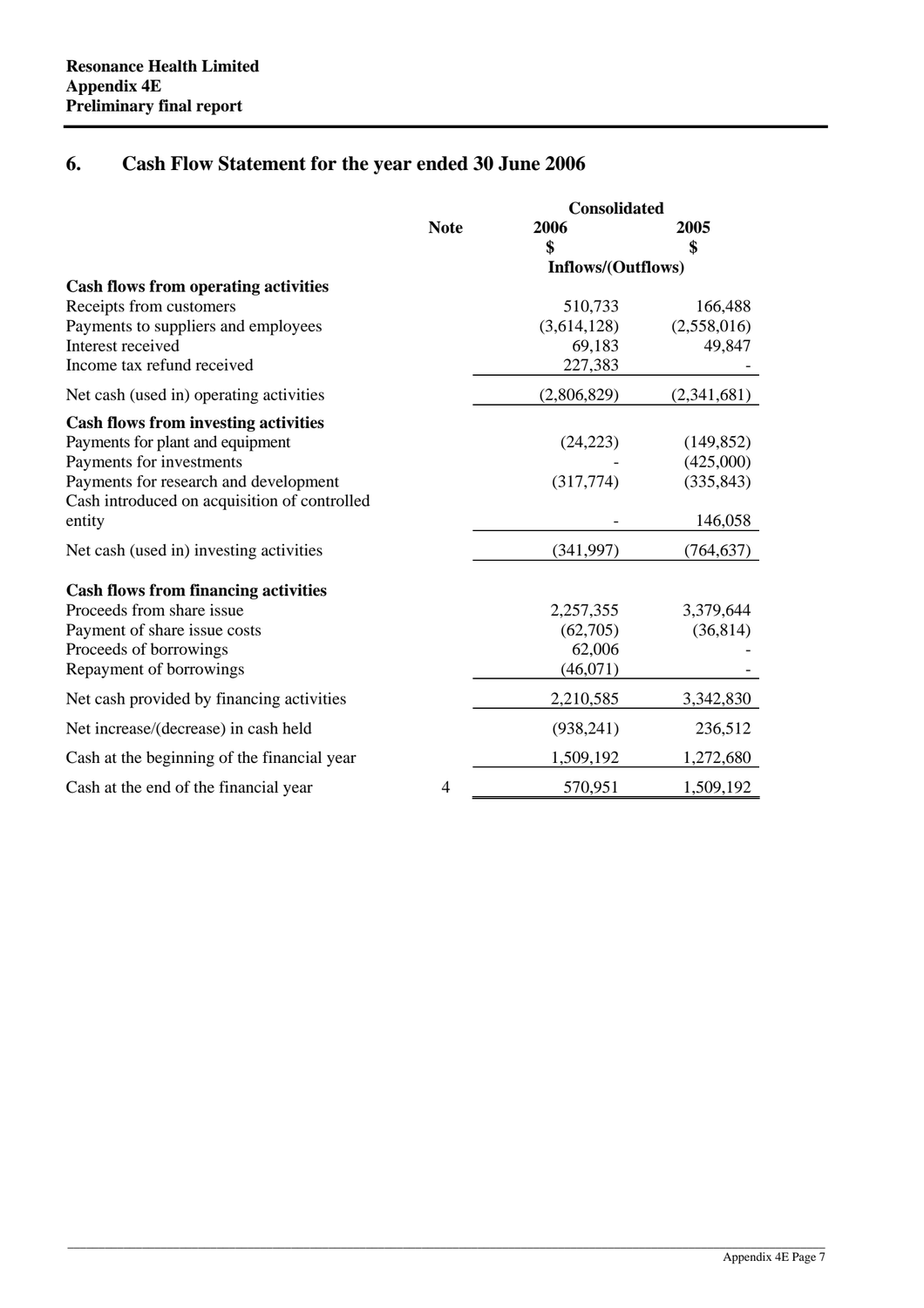# **7. Notes to the Financial Statements**

|                                                                                                                       | <b>Consolidated</b>                   |                              |  |  |
|-----------------------------------------------------------------------------------------------------------------------|---------------------------------------|------------------------------|--|--|
|                                                                                                                       | 2006<br>\$                            | 2005<br>\$                   |  |  |
| Note 1. Revenue                                                                                                       |                                       |                              |  |  |
| Liver scan income<br>Grants received<br>Interest received<br>Other                                                    | 313,532<br>233,070<br>69,183<br>2,538 | 121,568<br>111,766<br>49,845 |  |  |
|                                                                                                                       | 618,323                               | 283,179                      |  |  |
| <b>Note 2. Expenses</b>                                                                                               |                                       |                              |  |  |
| Depreciation of fixtures and equipment<br>Lease rental expense – operating leases<br>Impairment of non-current assets | 50,334<br>72,989<br>12,786,888        | 56,793<br>33,287             |  |  |
| <b>Note 3. Income Tax</b>                                                                                             |                                       |                              |  |  |
| Accounting (loss) before income tax                                                                                   | (16, 288, 228)                        | (2,764,433)                  |  |  |
| Income tax calculated at 30%                                                                                          | (4,886,468)                           | (829, 330)                   |  |  |
| Benefit of income tax losses not brought to<br>account                                                                | 4,886,468                             | 829,330                      |  |  |
| Tax refund received (R&D tax offset)                                                                                  | 227,383<br>227,383                    |                              |  |  |
| Note 4. Cash and cash equivalents                                                                                     |                                       |                              |  |  |
| Deposits at call                                                                                                      | 570,951                               | 1,509,192                    |  |  |
| Note 5. Trade and other receivables                                                                                   |                                       |                              |  |  |
| Trade receivables<br>Other receivables                                                                                | 105,252<br>28,854                     | 76,127<br>151,675            |  |  |
|                                                                                                                       | 134,106                               | 227,802                      |  |  |
| Note 6. Available for sale investments                                                                                |                                       |                              |  |  |
| Shares in listed corporations, at fair value                                                                          | 3,888                                 | 14,337                       |  |  |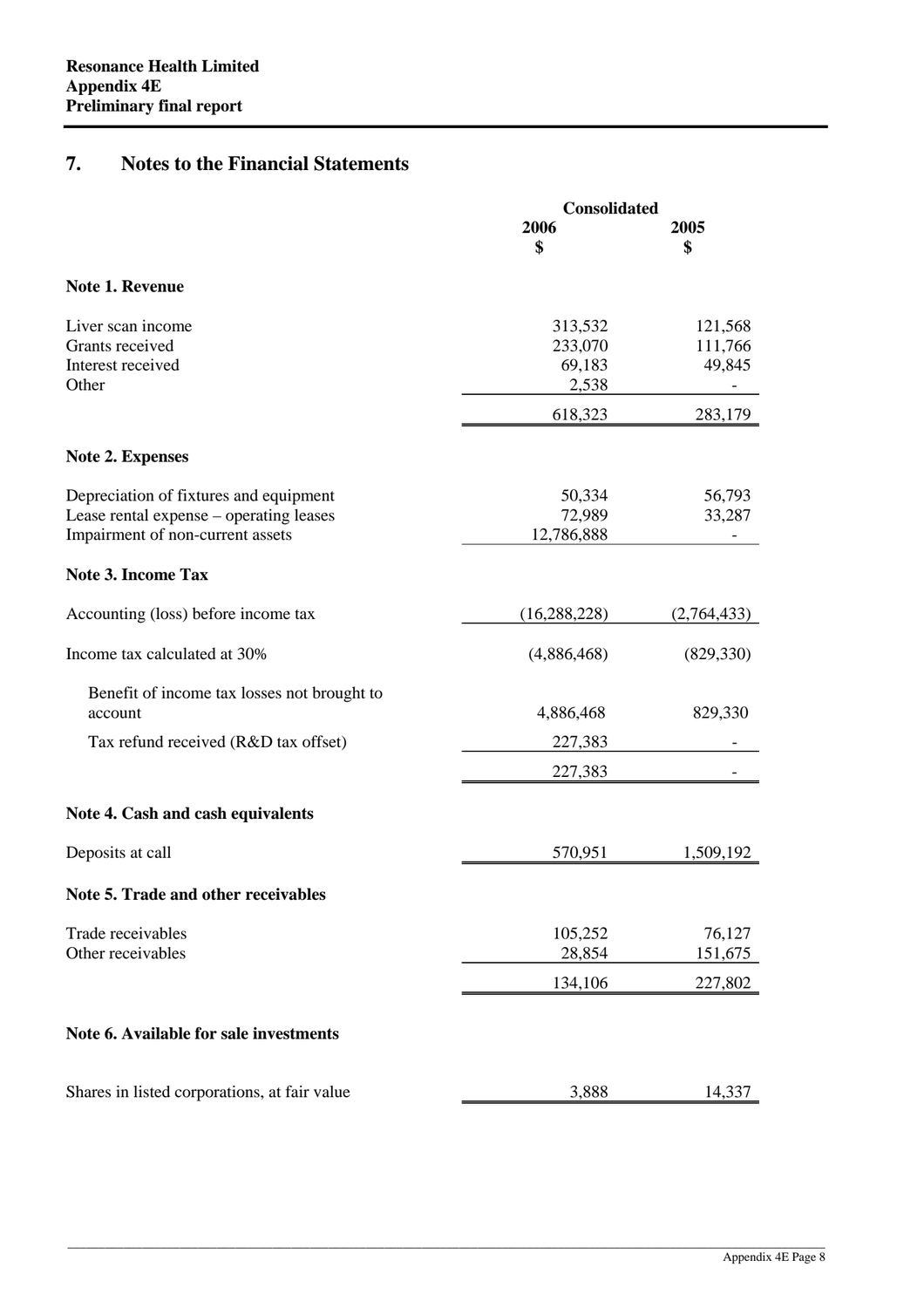# **7. Notes to the Financial Statements (continued)**

|                                                  | Consolidated          |                      |  |
|--------------------------------------------------|-----------------------|----------------------|--|
|                                                  | 2006<br>\$            | 2005<br>\$           |  |
| <b>Note 7. Other current assets</b>              |                       |                      |  |
| Prepayments<br>Security deposits                 | 65,205<br>45,745      | 38,621<br>45,600     |  |
|                                                  | 110,950               | 84,221               |  |
| Note 8. Property, plant and equipment            |                       |                      |  |
| <b>Fixtures and equipment</b>                    |                       |                      |  |
| At cost<br>Less: Accumulated depreciation        | 220,160<br>(101, 552) | 236,259<br>(79, 479) |  |
|                                                  | 118,608               | 156,780              |  |
| <b>Reconciliation</b>                            |                       |                      |  |
| Opening balance<br>Additions                     | 156,780<br>24,223     | 79,115<br>134,458    |  |
| Disposals<br>Depreciation                        | (12,061)<br>(50, 334) | (56,793)             |  |
|                                                  | 118,608               | 156,780              |  |
| Note 9. Intangible assets                        |                       |                      |  |
| Goodwill – on consolidation                      | 12,786,888            | 12,786,888           |  |
| Less: Impairment                                 | (12,786,888)          |                      |  |
|                                                  |                       | 12,786,888           |  |
| Note 10. Trade and other payables                |                       |                      |  |
|                                                  |                       |                      |  |
| Trade creditors<br>Sundry creditors and accruals | 175,805<br>197,175    | 87,967<br>233,336    |  |
|                                                  | 372,980               | 321,303              |  |
| <b>Note 11. Borrowings</b>                       |                       |                      |  |
| Interest-bearing loans                           | 15,935                |                      |  |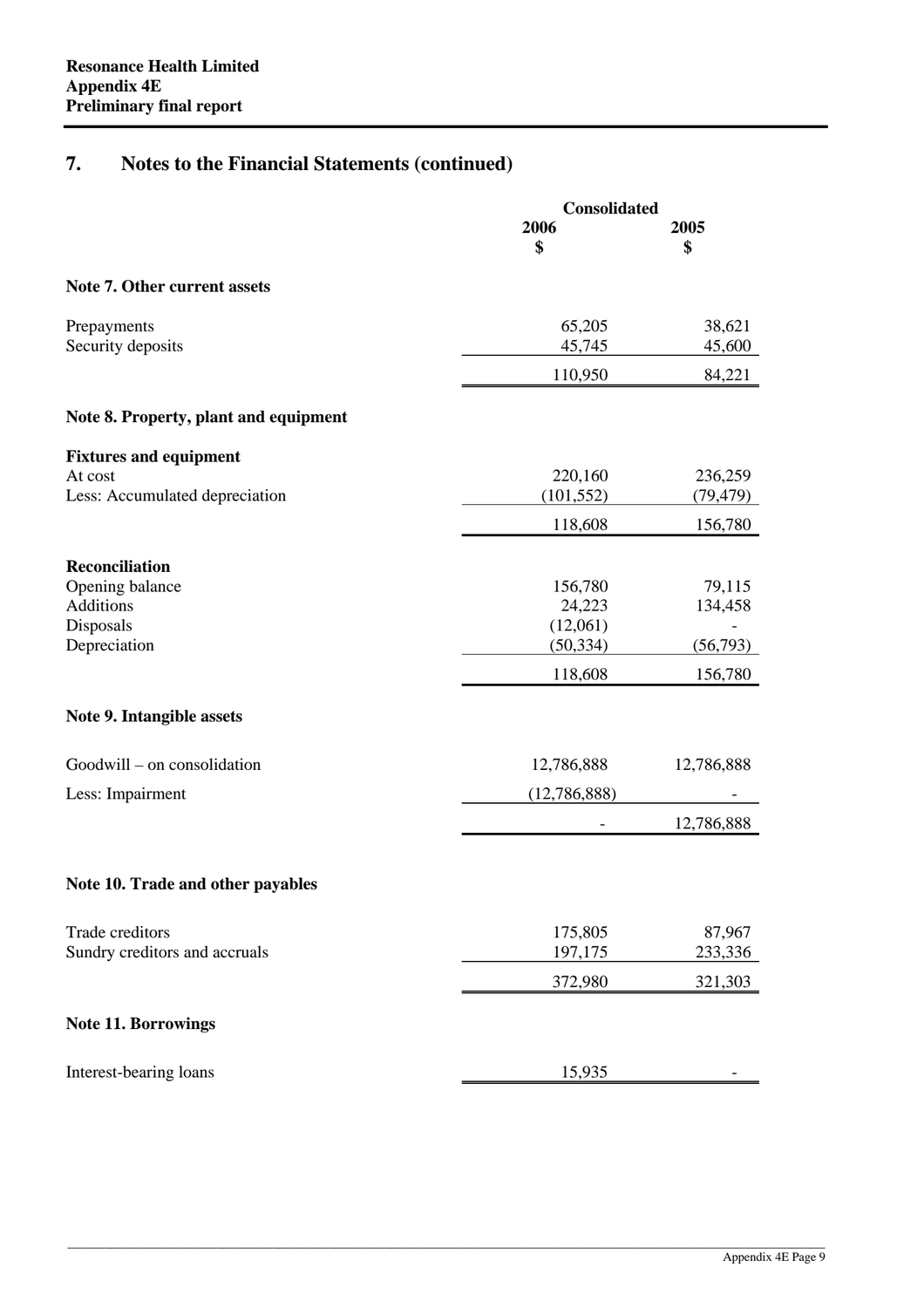# **7. Notes to the Financial Statements (continued)**

|                            | <b>Consolidated</b> |            |  |
|----------------------------|---------------------|------------|--|
|                            | 2006<br>\$          | 2005<br>\$ |  |
| <b>Note 12. Provisions</b> |                     |            |  |
| Employee entitlements      | 22,660              | 67,879     |  |
| Income tax                 | 16,572              | 16,572     |  |
|                            | 39,232              | 84,451     |  |

#### **Note 13. Issued Capital**

|                                                              |                      | 2006          |            | 2005          |            |
|--------------------------------------------------------------|----------------------|---------------|------------|---------------|------------|
|                                                              |                      | <b>Number</b> | \$         | <b>Number</b> | \$         |
| Issued and paid up capital                                   |                      |               |            |               |            |
| $204,607,159$ ordinary shares<br>16,000,000 incentive shares | \$64,589,584<br>\$16 |               |            |               |            |
|                                                              |                      | 220,607,159   | 64,589,600 | 201,494,023   | 62,391,865 |
| 2005:                                                        |                      |               |            |               |            |
| 185,494,023 ordinary shares<br>16,000,000 incentive shares   | \$62,391,849<br>\$16 |               |            |               |            |

#### **Movements during the period**

| <b>Ordinary shares</b>                                                        | Number of<br>shares | <b>Issue price</b> | \$         |
|-------------------------------------------------------------------------------|---------------------|--------------------|------------|
| Balance at the beginning of the financial year                                | 185,494,023         |                    | 62,391,849 |
| Shares issued:                                                                |                     |                    |            |
| Exercise of options<br>$\overline{\phantom{0}}$                               | 2,662,515           | \$0.15             | 399,356    |
| Shares issued pursuant to share placement in Sept<br>$\overline{\phantom{0}}$ |                     |                    |            |
| 2005                                                                          | 8,695,652           | \$0.115            | 1,000,000  |
| Shares issued pursuant to share purchase plan in<br>$\overline{\phantom{a}}$  |                     |                    |            |
| Nov 2005                                                                      | 6,921,635           | \$0.115            | 796,000    |
| Shares issued to advisors in Nov 2005<br>$\overline{\phantom{0}}$             | 416,667             | \$0.105            | 43,750     |
| Shares issued to advisors in Apr 2006<br>-                                    | 416,667             | \$0.08             | 33,334     |
| Share issue expenses                                                          |                     |                    | (74, 705)  |
| Balance at the end of the financial year                                      | 204,607,159         |                    | 64,589,584 |
| <b>Incentive shares</b>                                                       |                     |                    |            |
| Balance at the beginning of the financial year                                | 16,000,000          | \$0.000001         | 16         |
| Balance at the end of the financial year                                      | 16,000,000          |                    | 16         |
| <b>Total</b>                                                                  | 220,607,159         |                    | 64,589,600 |

 $\_$  , and the set of the set of the set of the set of the set of the set of the set of the set of the set of the set of the set of the set of the set of the set of the set of the set of the set of the set of the set of th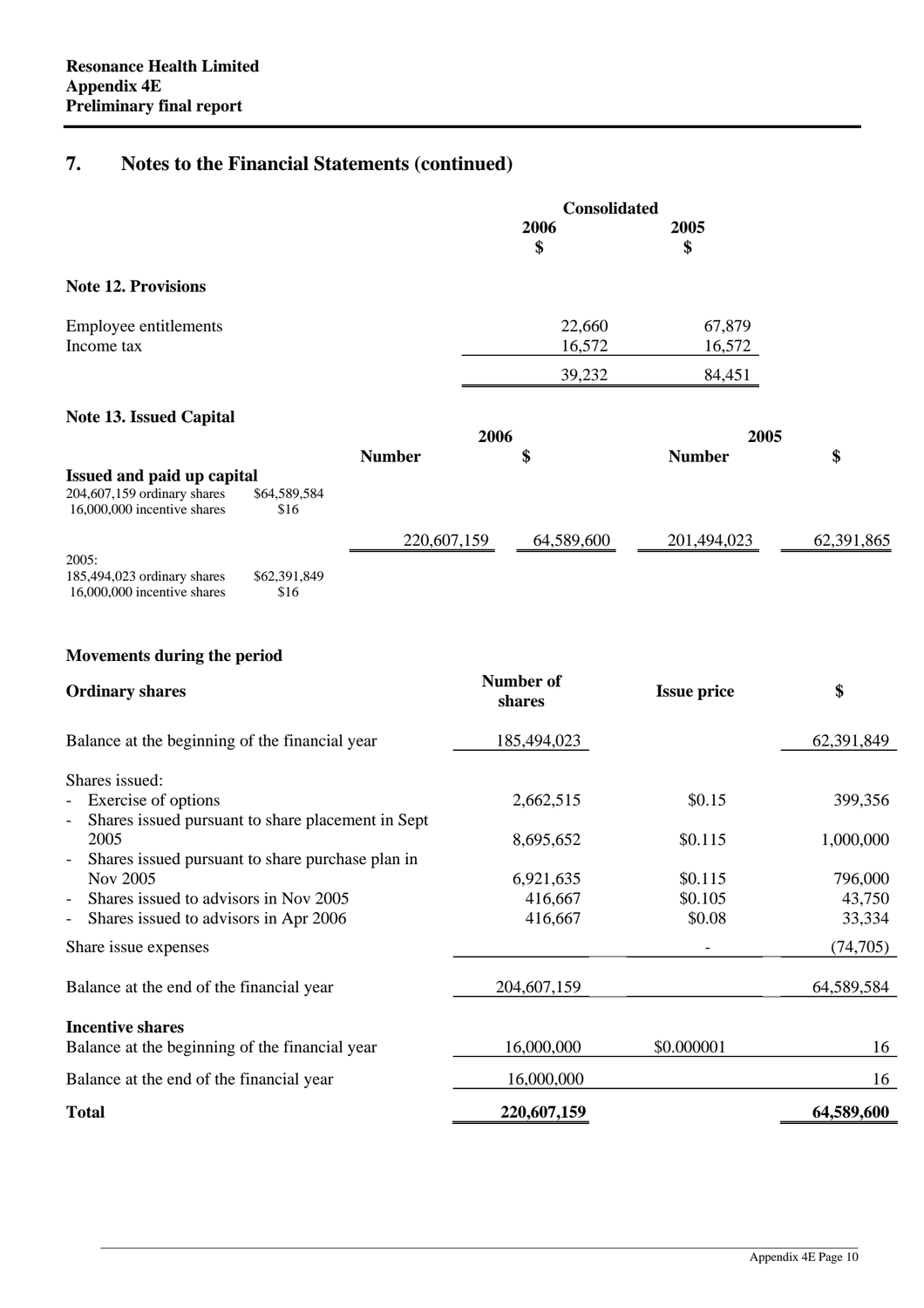## **8. Dividends (in the case of a trust, distributions)**

| Date the dividend (distribution) is payable                                                                                              | N/A |
|------------------------------------------------------------------------------------------------------------------------------------------|-----|
|                                                                                                                                          |     |
| <sup>+</sup> Record date to determine entitlements to the dividend<br>(distribution) (ie, on the basis of proper instruments of transfer | N/A |
| received by 5.00 pm if $+$ securities are not $+$ CHESS approved,<br>or security holding balances established by 5.00 pm or such         |     |
| later time permitted by SCH Business Rules if $+$ securities are                                                                         |     |
| <sup>+</sup> CHESS approved)                                                                                                             |     |
|                                                                                                                                          |     |
| If it is a final dividend, has it been declared?<br>(Preliminary final report only)                                                      | N/A |

If it is a final dividend, has it been declared? *(Preliminary final report only)*

#### **Amount per security**

|                        |               | Amount per<br>security | Franked<br>amount per<br>security at %<br>tax | Amount per<br>security of<br>foreign source<br>dividend |
|------------------------|---------------|------------------------|-----------------------------------------------|---------------------------------------------------------|
| <b>Final dividend:</b> | Current year  | $-\phi$                | -¢                                            | -¢                                                      |
|                        | Previous year | -¢                     | -¢                                            | -¢                                                      |
| Interim dividend:      | Current year  |                        |                                               |                                                         |
|                        |               | -¢                     | -¢                                            | -¢                                                      |
|                        | Previous year | -¢                     | -¢                                            | $-c$                                                    |

### **9. Details of dividend or distribution reinvestment plans in operation**

N/A

# **10. NTA Backing**

| Current period | Previous corresponding<br>period |
|----------------|----------------------------------|
| $0.2$ cents    | $0.9$ cents                      |

 $\_$  , and the set of the set of the set of the set of the set of the set of the set of the set of the set of the set of the set of the set of the set of the set of the set of the set of the set of the set of the set of th

Net tangible asset backing per ordinary security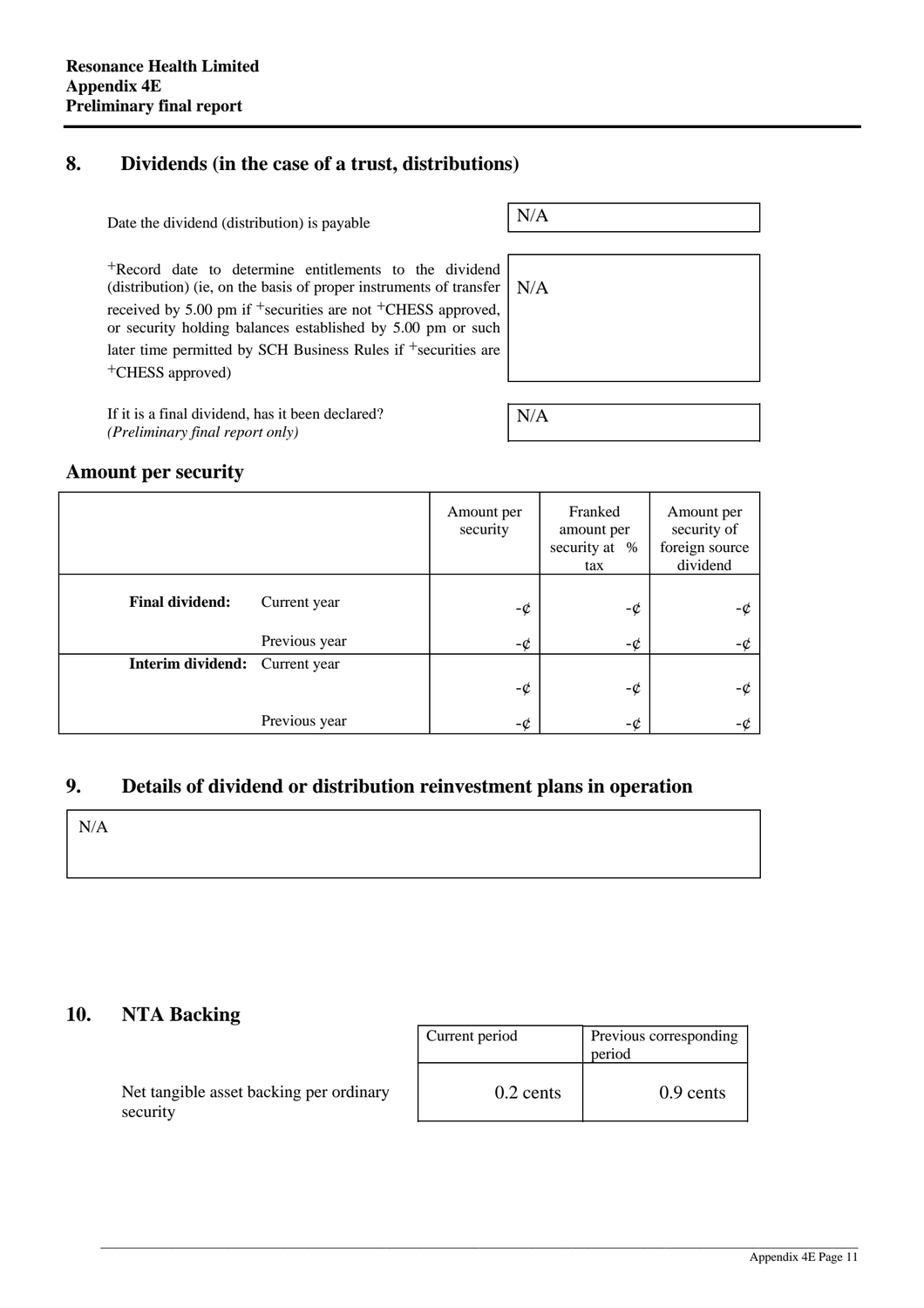### **11. Control gained over entities having material effect**

Name of entity (or group of entities)  $N/A$ 

Consolidated profit (loss) from ordinary activities and extraordinary items after tax of the controlled entity (or group of entities) since the date in the current period on which control was acquired

Date from which such loss has been calculated

Profit (loss) from ordinary activities and extraordinary items after tax of the controlled entity (or group of entities) for the whole of the previous corresponding period



# **Loss of control of entities having material effect**

Name of entity (or group of entities)  $N/A$ 

Consolidated profit (loss) from ordinary activities and extraordinary items after tax of the controlled entity (or group of entities) for the current period to the date of loss of control

Date to which the profit (loss) has been calculated

Consolidated profit (loss) from ordinary activities and extraordinary items after tax of the controlled entity (or group of entities) while controlled during the whole of the previous corresponding period

Contribution to consolidated profit (loss) from ordinary activities and extraordinary items from sale of interest leading to loss of control

| $\rm N/A$ |  |  |
|-----------|--|--|
|           |  |  |
|           |  |  |
|           |  |  |
|           |  |  |
|           |  |  |
|           |  |  |

#### **12. Details of aggregate share of profits (losses) of associates and joint venture entities**

| Name of entity                                                         | Percentage of ownership<br>interest held at end of period or<br>date of disposal |                                     | Contribution to net profit (loss) |                                                  |
|------------------------------------------------------------------------|----------------------------------------------------------------------------------|-------------------------------------|-----------------------------------|--------------------------------------------------|
| <b>Equity accounted</b><br>associates and<br>joint venture<br>entities | Current<br>period                                                                | Previous<br>corresponding<br>period | Current period<br>\$A'000         | Previous<br>corresponding<br>period -<br>\$A'000 |
|                                                                        |                                                                                  |                                     |                                   |                                                  |
| <b>Total</b>                                                           | N/A                                                                              |                                     | N/A                               | N/A                                              |
| Other material<br>interests                                            |                                                                                  |                                     | $\overline{\phantom{0}}$          |                                                  |
| <b>Total</b>                                                           | N/A                                                                              |                                     | N/A                               | N/A                                              |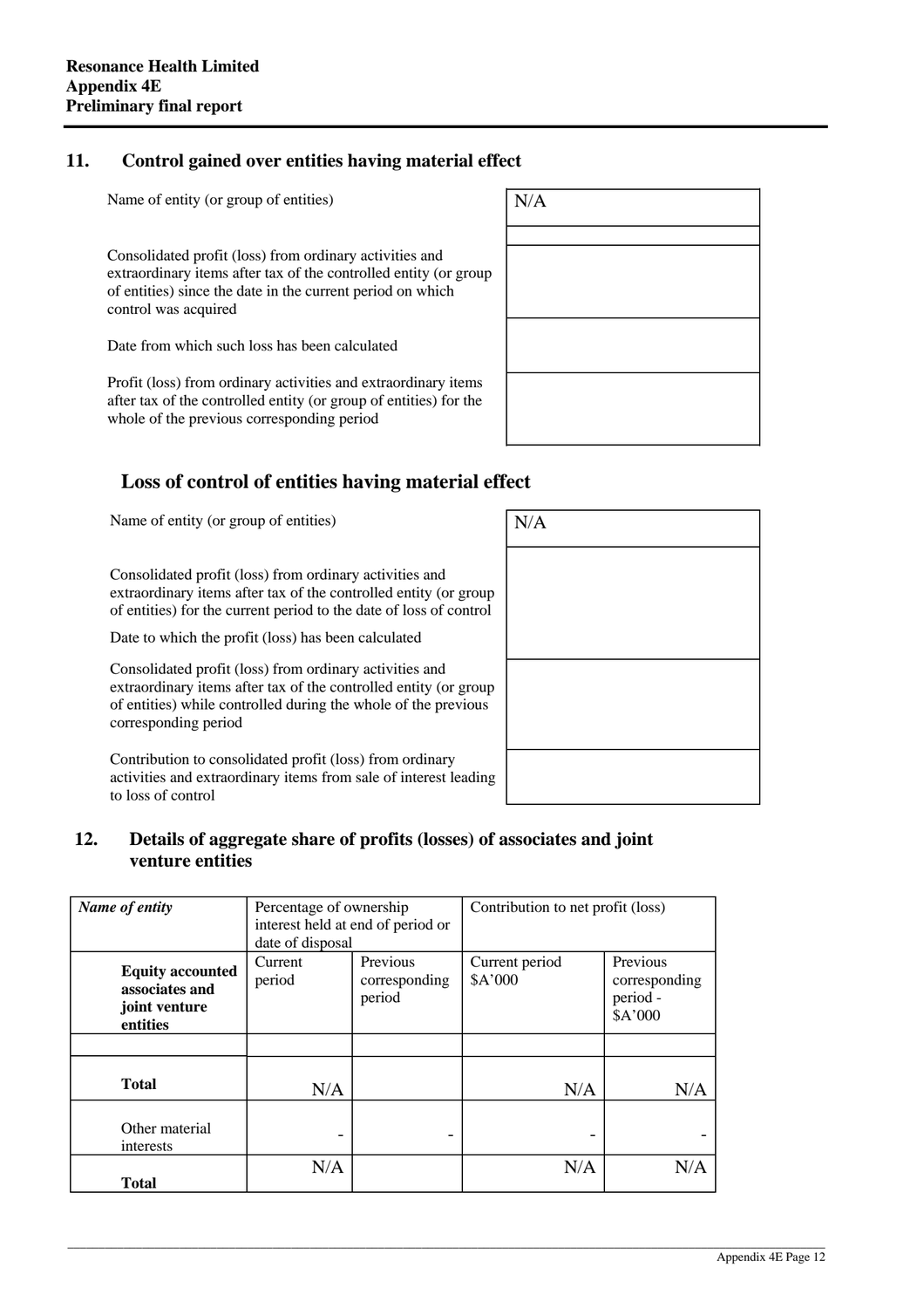#### **13. Any other significant information needed by an investor to make an informed assessment of the entity's financial performance and financial position.**

Refer to 2.6

#### **14. Foreign entities set of accounting standards used in compiling the report (IAS)**

N/A

#### **15. Commentary on the results for the period.**

| 15.1 Earnings per security (EPS)                                                                                                                     | Current period | Previous<br>corresponding<br>period |
|------------------------------------------------------------------------------------------------------------------------------------------------------|----------------|-------------------------------------|
| Basic EPS (cents per share)                                                                                                                          | (8.1)          | (1.7)                               |
| Diluted EPS (cents per share)                                                                                                                        | (8.1)          | (1.7)                               |
| The following reflects the profit or loss and share<br>data used in the calculations of basic and diluted<br>earnings per share:                     | 2006<br>\$     | 2005<br>\$                          |
| Earnings used in calculation of basic and<br>diluted earnings per share                                                                              | (16,060,845)   | (1,654,818)                         |
| <b>Number of ordinary shares</b><br>Weighted average number of ordinary<br>shares used in the calculation of basic and<br>diluted earnings per share | 198,057,790    | 94,686,030                          |

# **15.2 Returns to shareholders (Including distributions and buy backs)**

|                                                              | Current period \$A'000   | Previous<br>corresponding<br>period - \$A'000 |
|--------------------------------------------------------------|--------------------------|-----------------------------------------------|
| Ordinary securities (each class separately)                  |                          |                                               |
| Preference securities (each class separately)                | $\overline{\phantom{0}}$ |                                               |
| Other equity instruments <i>(each class</i> )<br>separately) | $\blacksquare$           |                                               |
| <b>Total</b>                                                 |                          |                                               |

\_\_\_\_\_\_\_\_\_\_\_\_\_\_\_\_\_\_\_\_\_\_\_\_\_\_\_\_\_\_\_\_\_\_\_\_\_\_\_\_\_\_\_\_\_\_\_\_\_\_\_\_\_\_\_\_\_\_\_\_\_\_\_\_\_\_\_\_\_\_\_\_\_\_\_\_\_\_\_\_\_\_\_\_\_\_\_\_\_\_\_\_\_\_\_\_\_\_\_\_\_\_\_\_\_\_\_\_\_\_\_\_\_\_\_\_\_\_\_\_\_\_

The were no dividend or distribution plans in operation during the period.